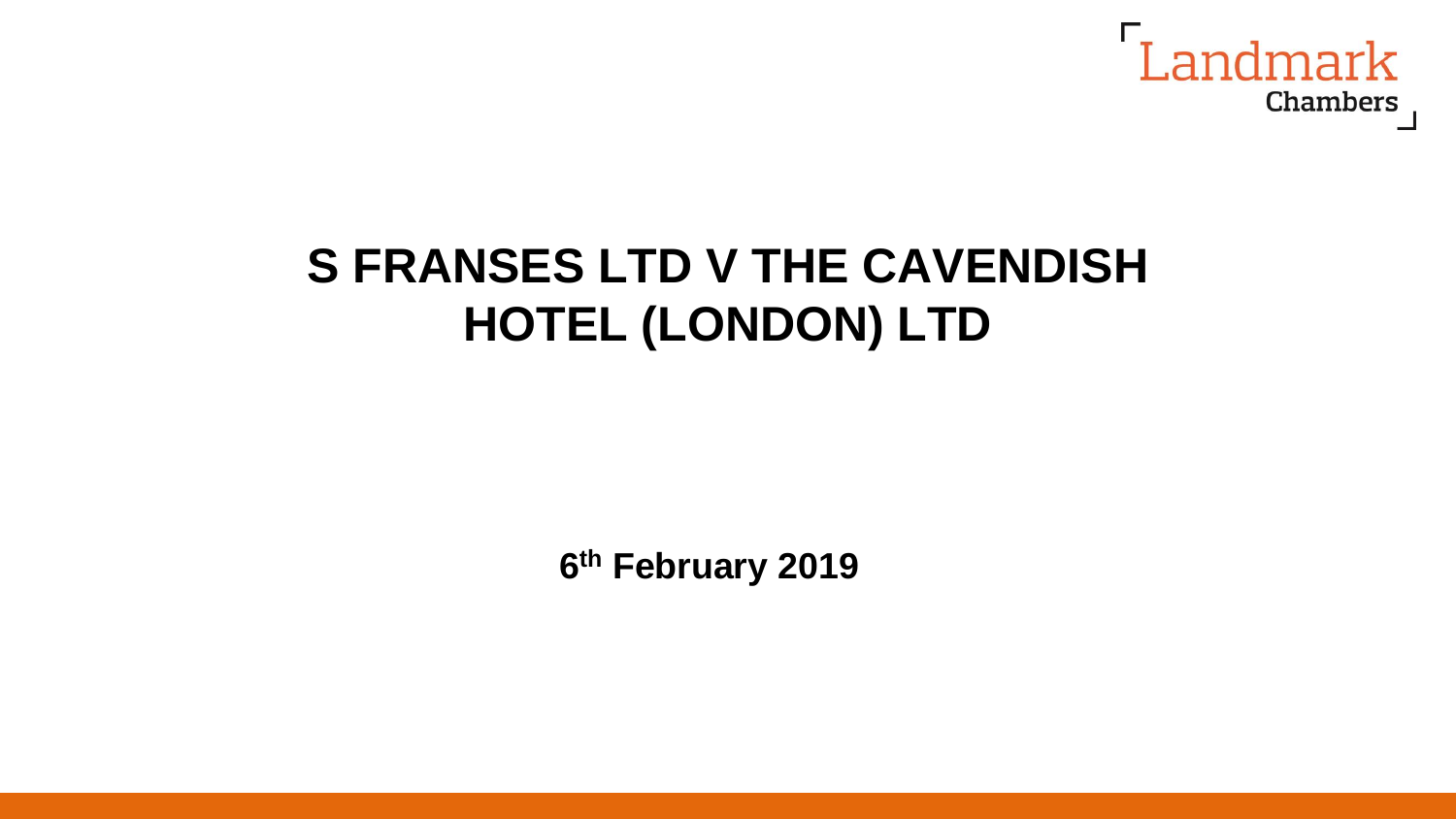## **Section 30(1)(f)**

Chambers

*"that on the termination of the current tenancy the landlord intends to demolish or reconstruct the premises comprised in the holding or a substantial part of those premises or to carry out substantial work of construction on the holding or part thereof and that he could not reasonably do so without obtaining possession of the holding"*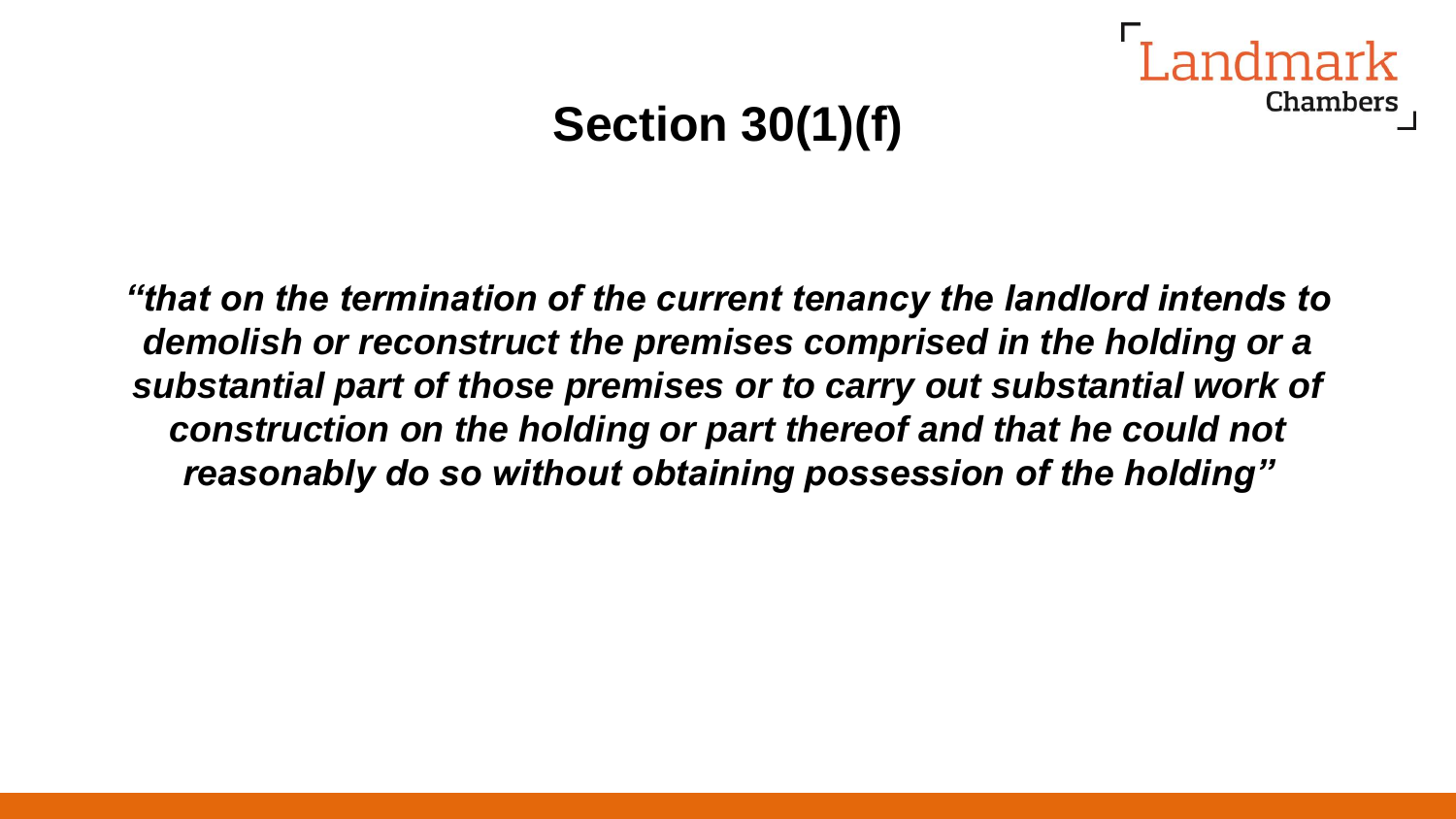

*1.demolish the whole of premises comprised in the holding*

*2.demolish a substantial part of those premises*

*3.reconstruct the whole of the premises comprised in the holding*

*4.reconstruct a substantial part of those premises* 

*5.carry out substantial work of construction on the holding*

*6.carry out substantial work of construction on part of the holding*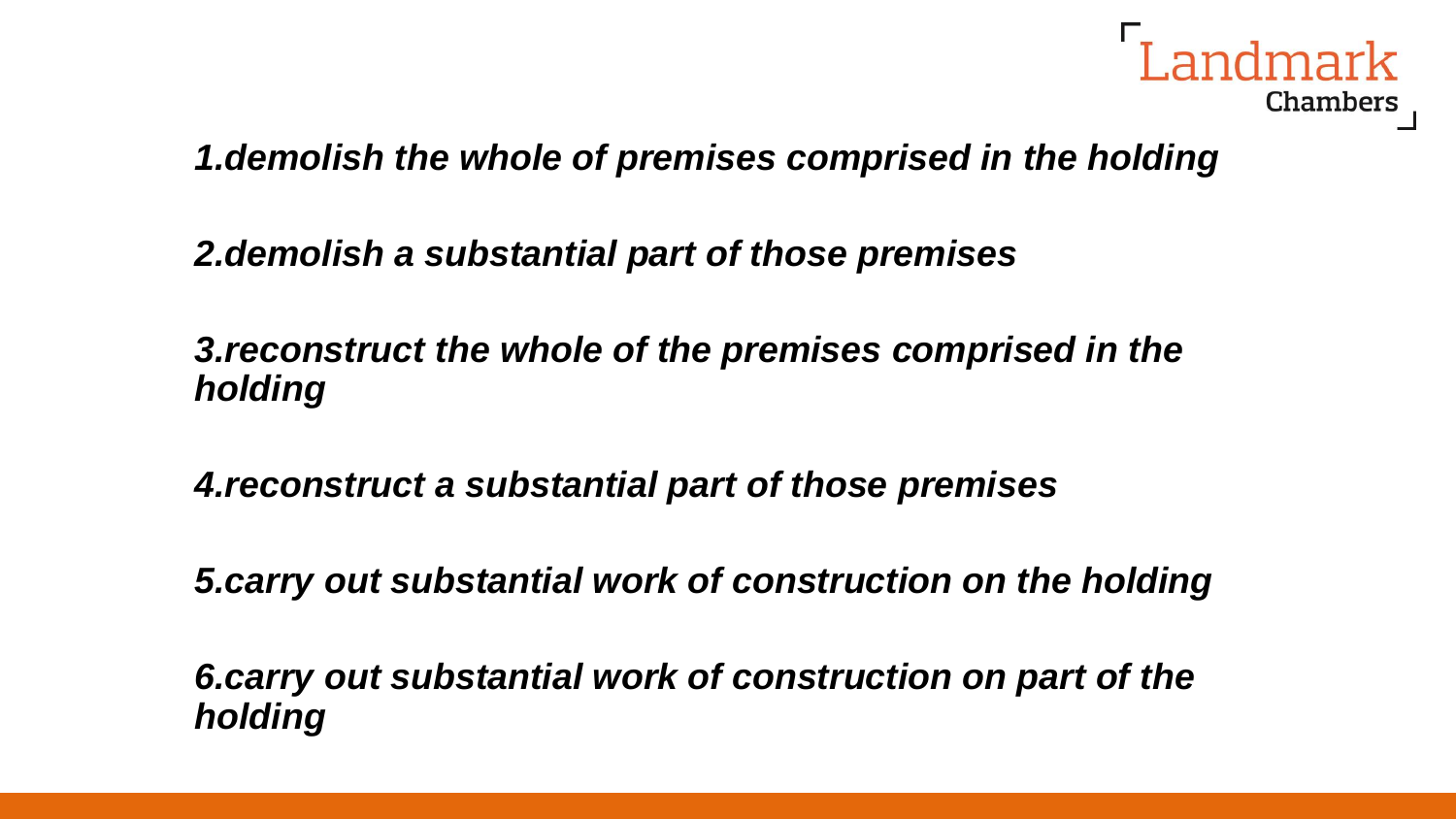## **FRANSES: KEY FACTS**

Chambers



- **Any material change of use required planning consent**
- **Remainder of building was a hotel**
- **LL came up with several successive schemes**
- **1 st scheme: incorporated former hotel bar into ground floor.** 
	- Abandoned v quickly
- **2 nd scheme: 2 retail units incorporating part of the hotel + external works including installing a street door for access to one of the units. Withdrawn after planners recommended refusal**